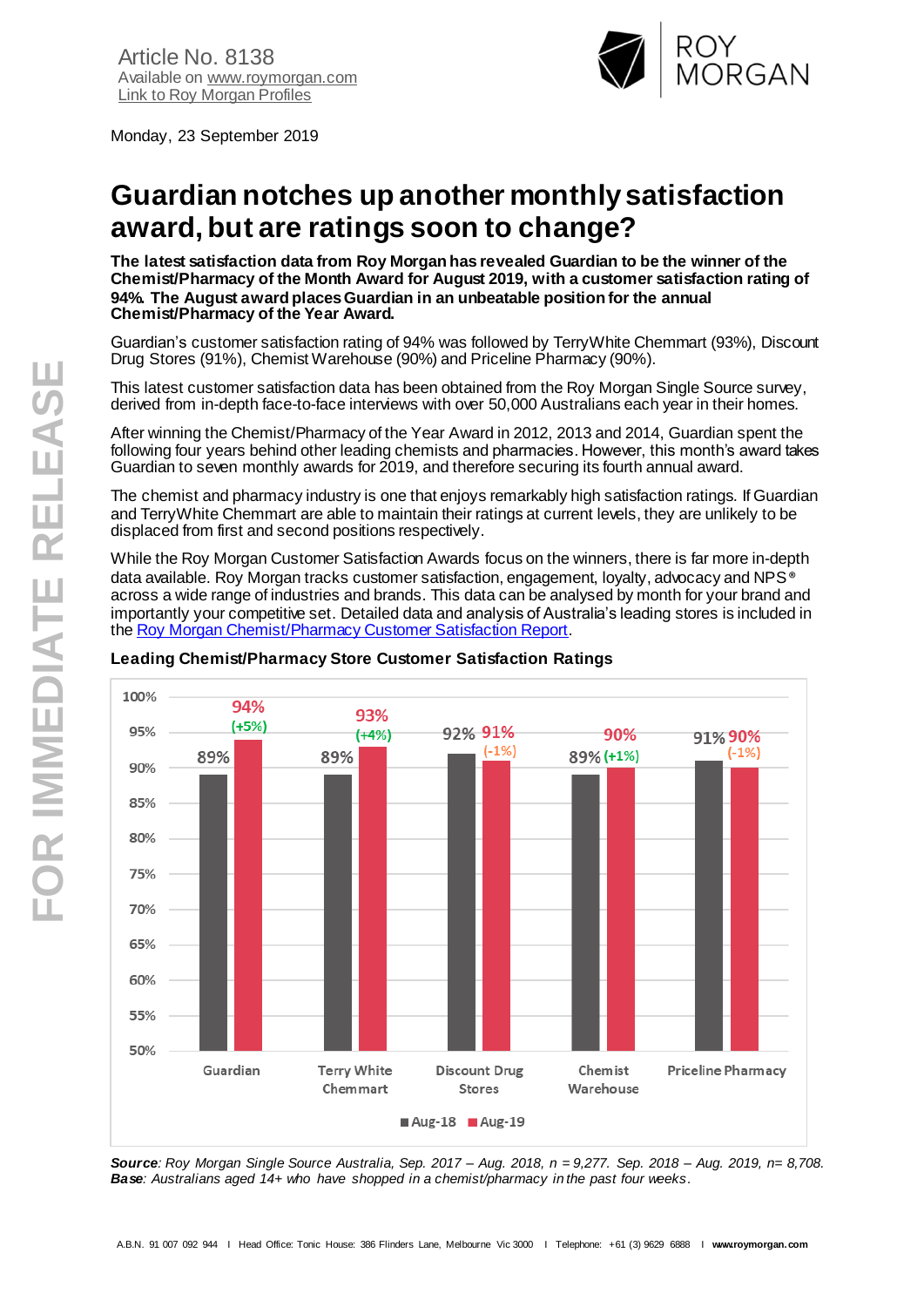#### **Guardian and Terry White Chemmart are neck-and-neck in satisfaction ratings, yet their customers differ in some important ways**

If we were to draw a pen portrait of the average Guardian and TerryWhite Chemmart customer, she would most likely be a woman, aged 65+ and also no longer working due to retirement.

The typical customer of both pharmacies would also likely fall within the [Traditional Family Life](http://www.roymorgan.com/products/values-segments/traditional-family-life) Roy Morgan Value Segment, which is a group that represents the core of 'middle Australia' and is motivated by security, reliability and providing better opportunities for their family.

However, the customers of the two pharmacies do differ when it comes to certain attitudes.

For example, Guardian customers are less likely than the average Australian to think that the government is doing a good job running the country, whereas TerryWhite Chemmart customers are more likely to think that it is.

When it comes to grocery shopping, only around one-third of Guardian customers enjoy the weekly task, whereas nearly half of Terry White Chemmart customers like the experience.

In addition when taking holidays, a greater proportion of TerryWhite Chemmart customers prefer a break where everything is organised for them, compared with Guardian customers who don't mind planning it themselves.

## **Michele Levine, CEO of Roy Morgan, says:**

*"The humble Australian chemist has changed a lot over the years. No longer is it simply a place to buy pills and fill your medical scripts. Instead, you can now access a range of health services from your local pharmacy, including health checks, vaccinations, weight-loss programs and appointments with specialised consultants.*

*"The expanding role, and associated convenience, of chemists in our society is perhaps one reason why consumers are generally satisfied with their chemist or pharmacy of choice. As we see from this month's award, the leading chemists and pharmacies all have high satisfaction ratings of at least 90%.* 

*"Guardian and TerryWhite Chemmart, apart from placing one and two in this month's satisfaction award, also secured the largest percentage increase compared with twelve months ago. Guardian increased by 5% and TerryWhite Chemmart by 4%. Chemist Warehouse slightly increased its rating by 1%, whereas Discount Drug Stores and Priceline Pharmacy both declined by 1%.*

*"However, analysing recent data over the past three months suggest that there may be a change at the top of the satisfaction ratings if trends persist. Since June 2019, Guardian has slipped by 1%, with TerryWhite Chemmart improving by 1%."*

#### **For comments or more information about Roy Morgan'schemist and pharmacy consumer data please contact:**

**Roy Morgan Enquiries Office: +61 (3) 9224 5309** [askroymorgan@roymorgan.com](mailto:askroymorgan@roymorgan.com)

#### **Related research findings**

For further in-depth analysis, view th[e Chemist/Pharmacy Customer Satisfaction Report](https://store.roymorgan.com/products/australia/retail/satisfaction-reports) or find out more about Australians who shop at various chemists and pharmacies, including Guardian, Terri [White Chemmart, Discount Drug Stores, Chemist Warehouse, Priceline Pharmacy, Amcal, My](https://store.roymorgan.com/products/australia/retail/stores)  [Chemist, Soul Pattinson](https://store.roymorgan.com/products/australia/retail/stores) and many others.